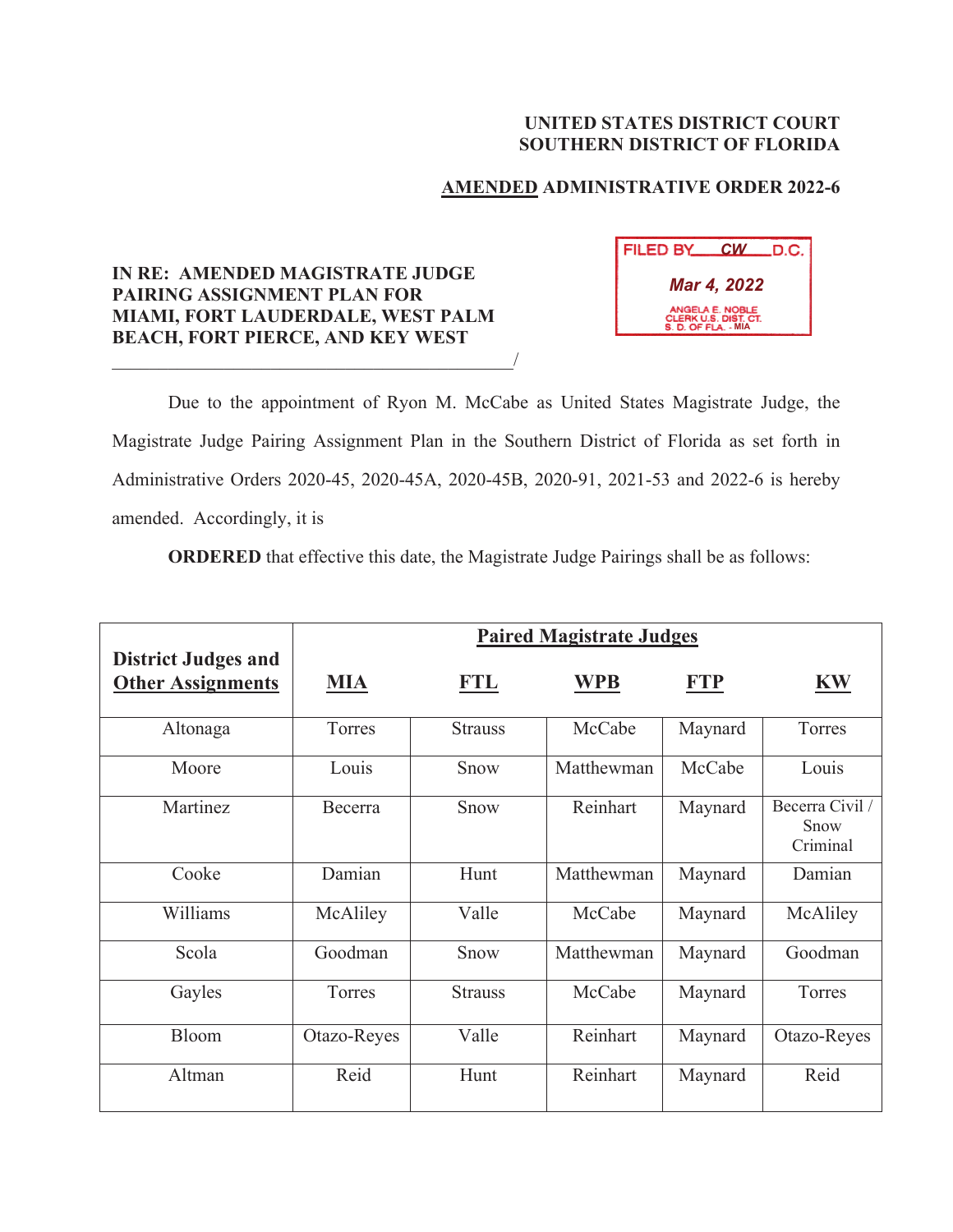|                                                        | <b>Paired Magistrate Judges</b> |                |            |            |           |
|--------------------------------------------------------|---------------------------------|----------------|------------|------------|-----------|
| <b>District Judges and</b><br><b>Other Assignments</b> | <b>MIA</b>                      | <b>FTL</b>     | <b>WPB</b> | <b>FTP</b> | <u>KW</u> |
| King                                                   | Damian                          | Hunt           | McCabe     | Maynard    | Damian    |
| Moreno                                                 | Goodman                         | <b>Strauss</b> | Reinhart   | Maynard    | Goodman   |
| Graham                                                 | McAliley                        | Valle          | Reinhart   | Maynard    | McAliley  |
| Lenard                                                 | Louis                           | Valle          | Matthewman | Maynard    | Louis     |
| Seitz                                                  | Reid                            | Snow           | McCabe     | Maynard    | Reid      |
| Huck                                                   | Becerra                         | <b>Strauss</b> | Matthewman | Maynard    | Becerra   |

| Dimitrouleas | Becerra        | Snow                           | McCabe     | Maynard | Becerra  |
|--------------|----------------|--------------------------------|------------|---------|----------|
| Ruiz         | <b>Becerra</b> | <b>Strauss</b>                 | Maynard    | Maynard | Becerra  |
| Smith        | Louis          | Valle                          | Maynard    | Maynard | Louis    |
| Singhal      | McAliley       | Valle Civil /<br>Snow Criminal | McCabe     | Maynard | McAliley |
| Cohn         | Torres         | <b>Strauss</b>                 | Matthewman | Maynard | Torres   |

| Middlebrooks | McAliley    | Hunt           | Matthewman                   | Maynard | McAliley    |
|--------------|-------------|----------------|------------------------------|---------|-------------|
| Rosenberg    | Otazo-Reyes | <b>Strauss</b> | Reinhart                     | Maynard | Otazo-Reyes |
| Marra        | McAliley    | Valle          | Reinhart<br>Civil/<br>McCabe | Maynard | McAliley    |
|              |             |                | Criminal                     |         |             |

| annon . | Otazo-Reyes | Hunt | Reinhart | Maynard   | Snow |
|---------|-------------|------|----------|-----------|------|
|         |             |      |          | Criminal/ |      |
|         |             |      |          | McCabe    |      |
|         |             |      |          | Civil     |      |